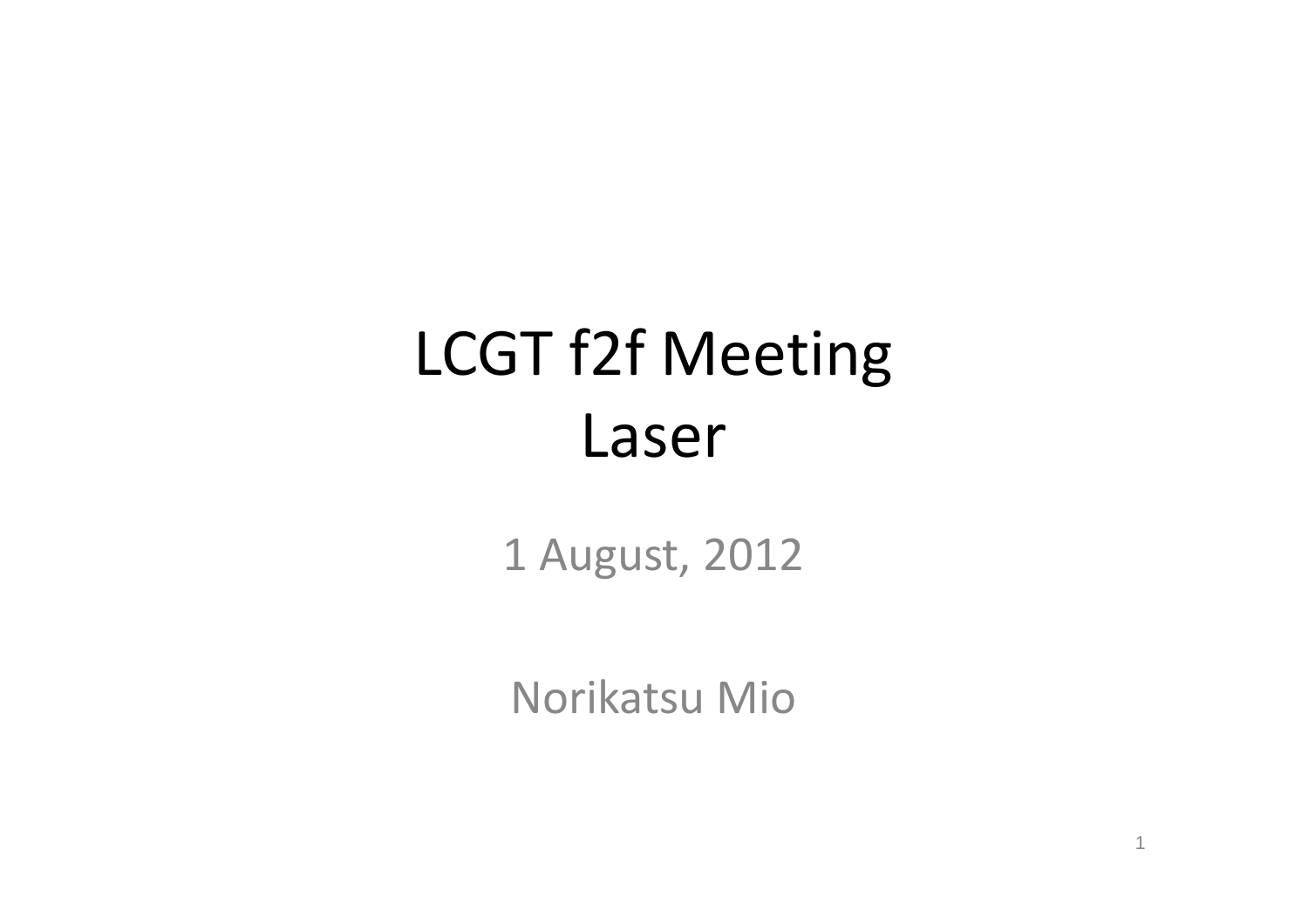#### Requirements for the laser

- Power > 180 W
- Single frequency
- Linear polarization
- Single transverse mode
- Wide-band control for stabilization systems
	- About 1MHz for frequency control
	- About 100kHz for intensity control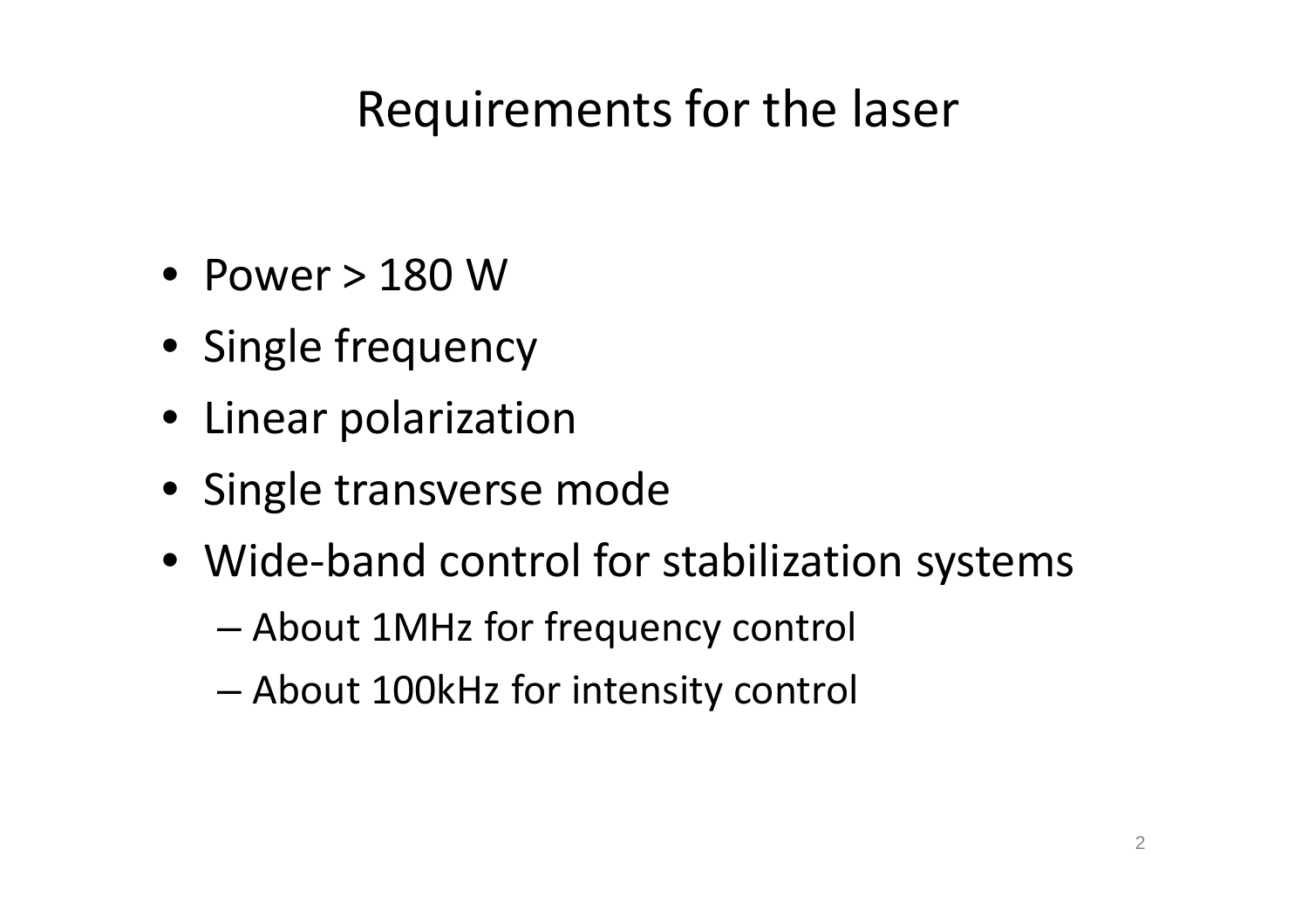#### Schematic diagram

Mitsubishi laser modules

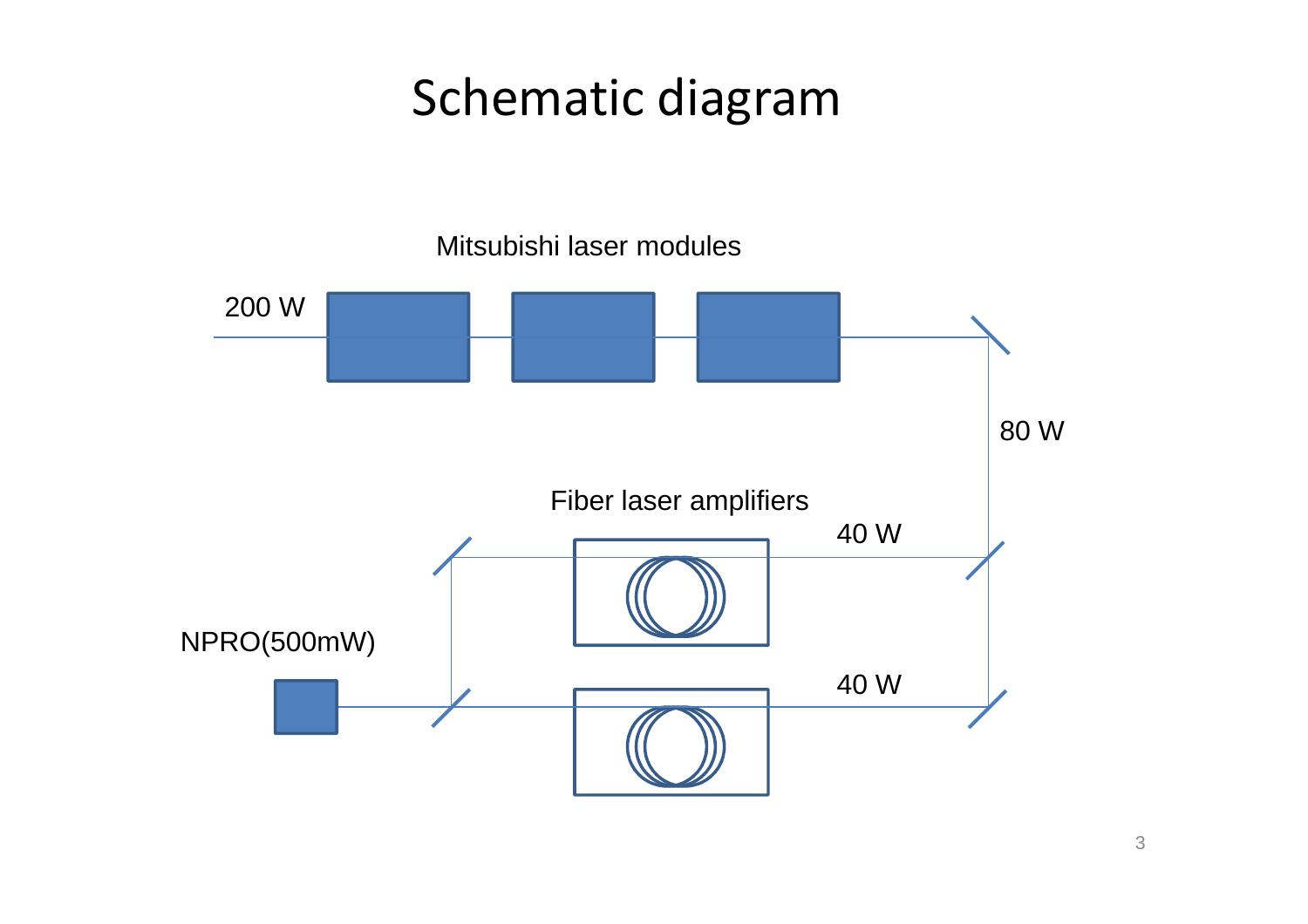### Laser

- Noise performance of the fiber laser amplifier has been tested; the phase noise of the 40-amplifier is as small as we expected, while its intensity noise is larger than that of a 10- W laser.
- Coherent addition of two amplifier outputs has been tested. The current best was 32 W+32 W  $\rightarrow$  57W; the max power was partly limited by the imperfect mode-matching.
- Solid state amplifiers are still in boxes.
- The research fund application concerning the collaboration with Korea, submitted to Mitsubishi Foundation was rejected.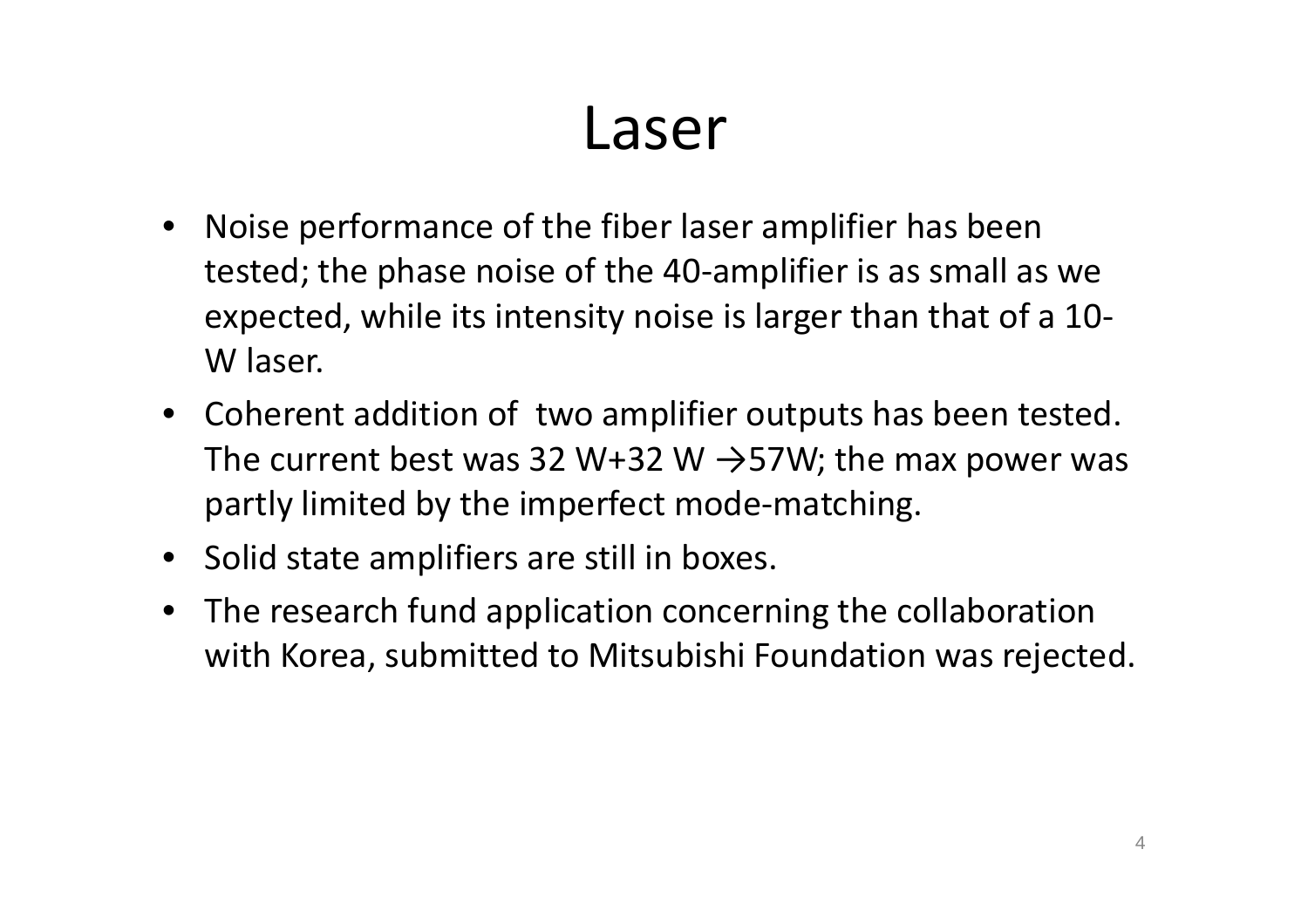#### Intensity noise measurement



RIN of the 40-W amplifier is about 20 times larger than that of the seed laser but still 10 times smaller than that of the 100-W injection-locked laser.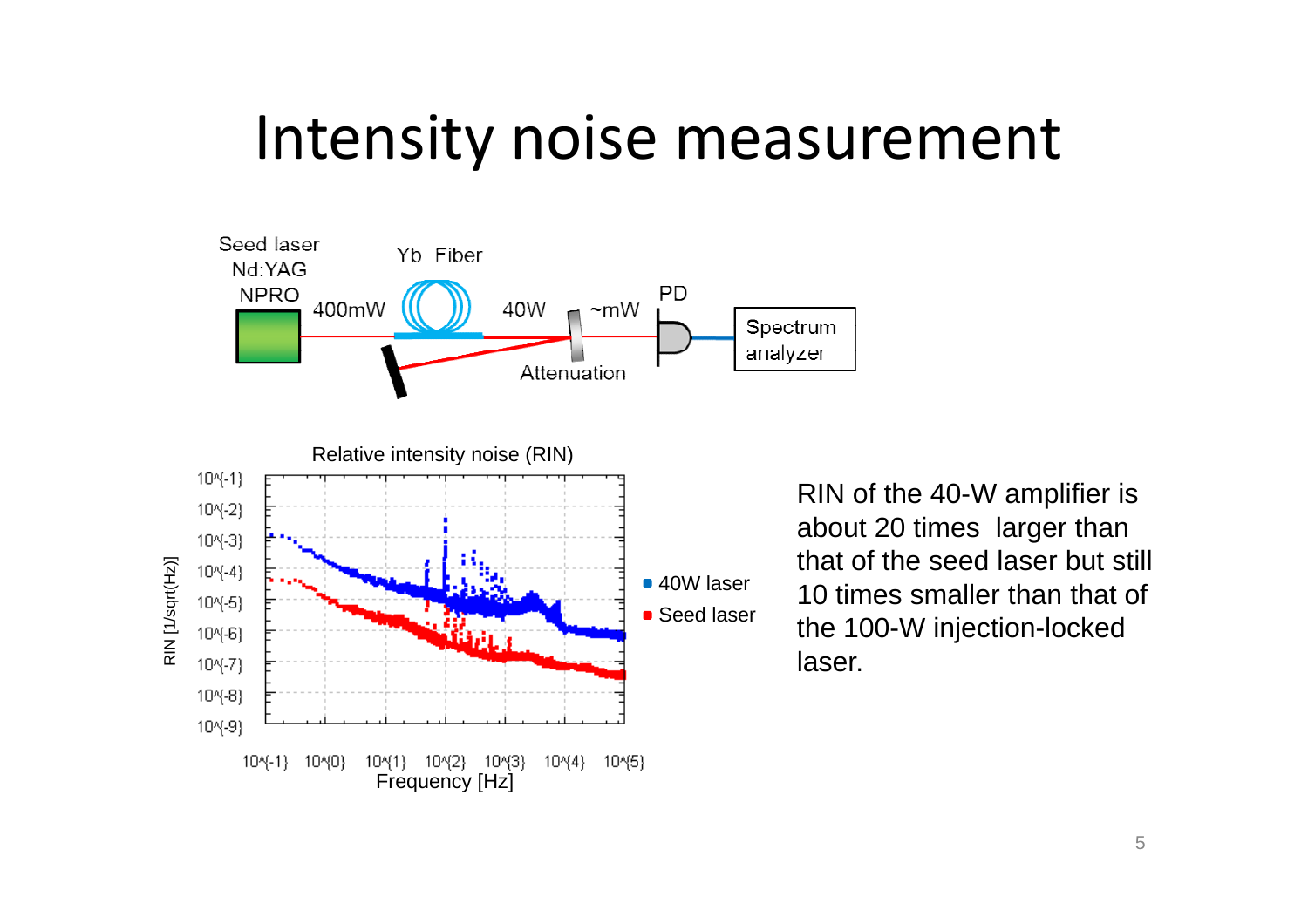### Frequency noise measurement



Interference signal between the amplified output and that of the seed laser was measured.

The frequency noise evaluated from the interference signal is smaller that that of the seed laser. This means the additional frequency noise from the amplifier is negligible.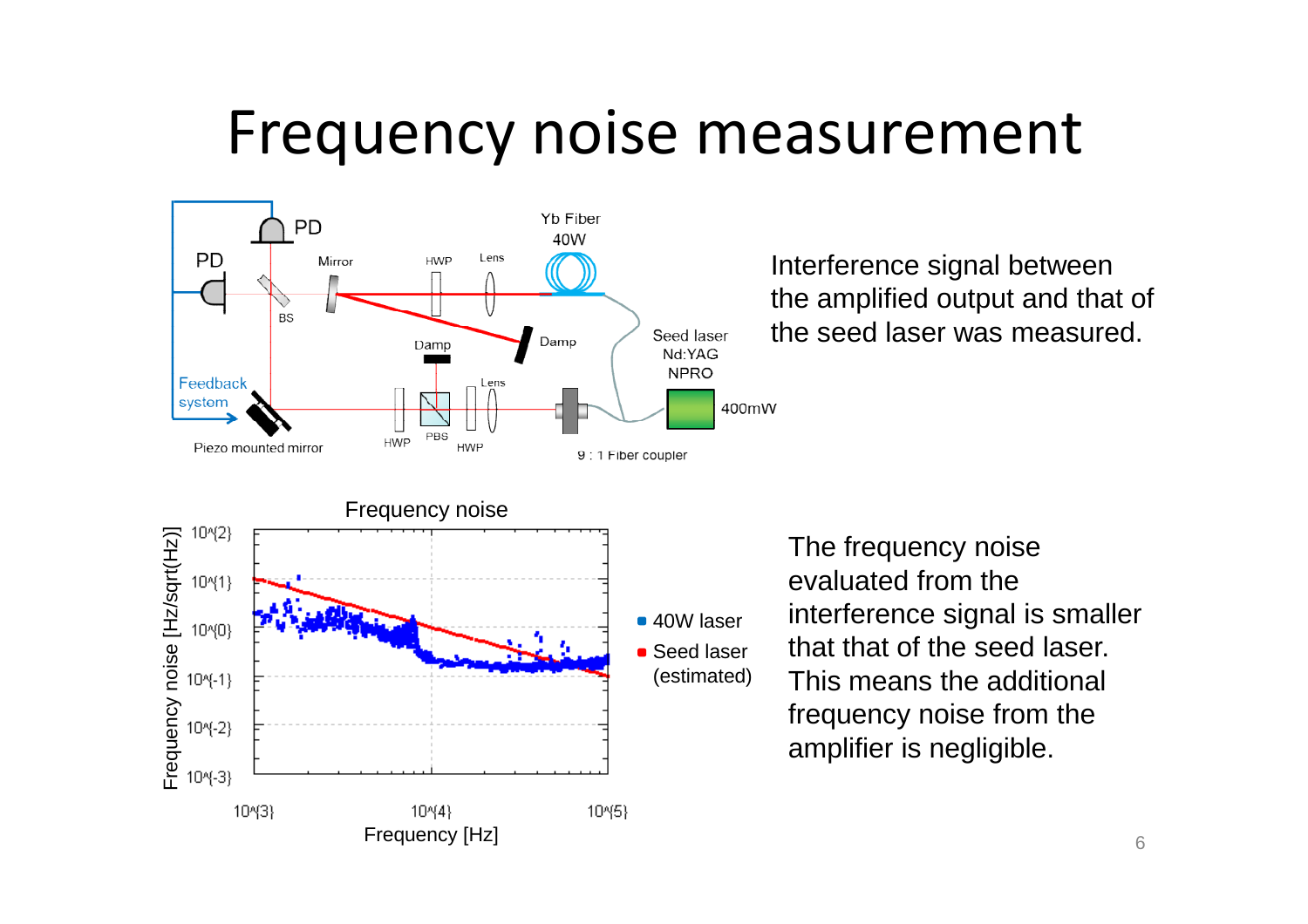#### Coherent addition of two laser outputs



32 W+32 W →57W